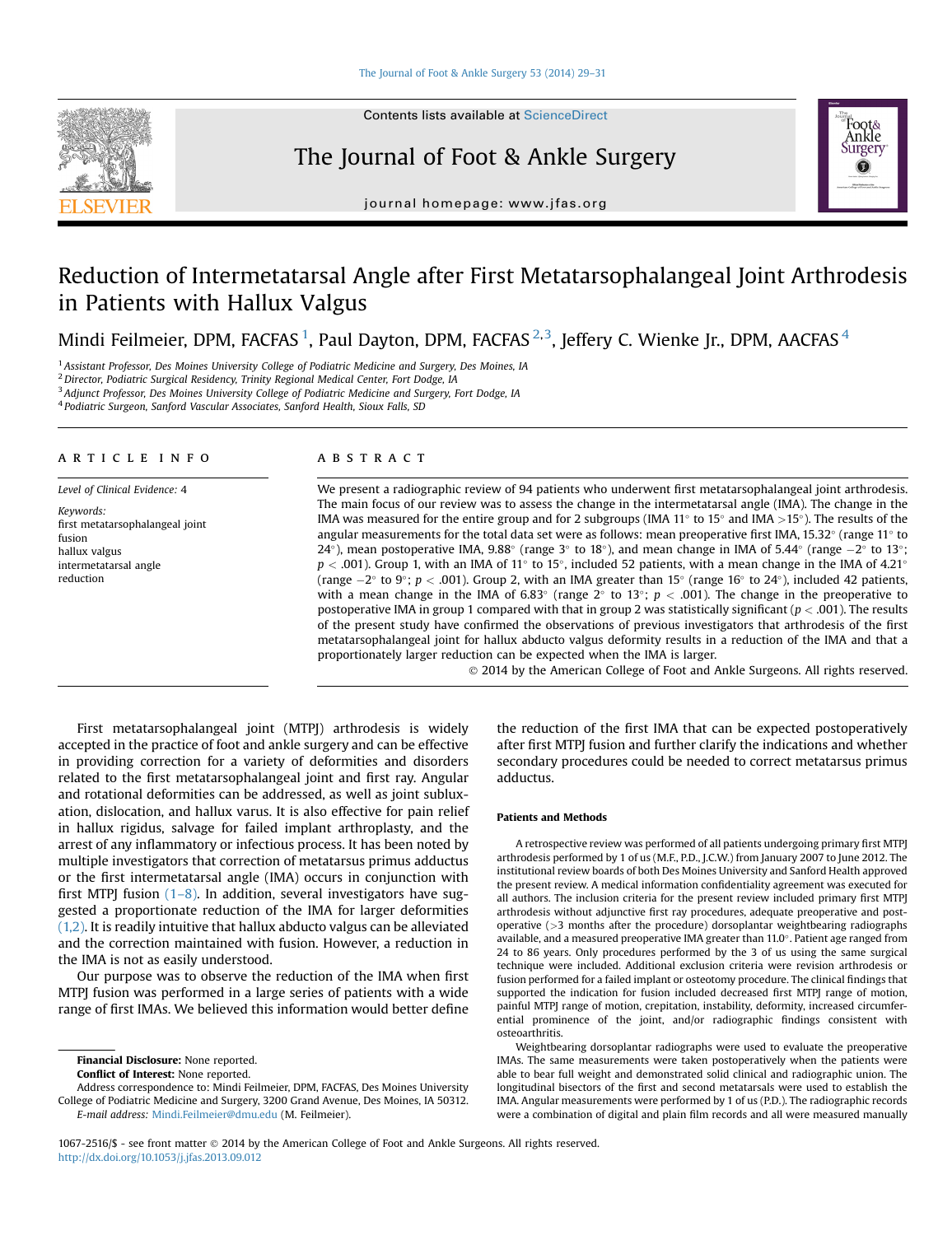using a drafting protractor. A comparison of the change in the mean preoperative and postoperative IMAs using the entire data set was performed using IBM SPSS Statistics for Windows, version 19.0, data analysis software (IBM, Armonk, NY). The data were analyzed using a 1-way analysis of variance test with 95% confidence intervals. Two subsets were then evaluated separately. The first group included patients with a preoperative IMA of  $11^{\circ}$  to  $15^{\circ}$  and the second group those patients with a preoperative IMA greater than  $15^{\circ}$ . This was also evaluated using a 1-way analysis of variance test.

All patients were evaluated for medical and anesthesia concerns before surgery, and all patients provided informed consent for the procedure. The procedures were performed with the patient in the supine position. General or local anesthesia with sedation was used, depending on patient preference and/or the medical concerns noted in the patient's medical history or if adjunctive procedures were to be performed that necessitated a specific form of anesthesia. The incision was consistently made from the midshaft of the proximal phalanx to the midshaft of the first metatarsal, parallel and immediately adjacent to the extensor hallucis longus tendon. The incision was continued to the level of the joint capsule, ensuring that all neurovascular structures were protected. Minimal subcutaneous separation was performed to preserve the perforating blood supply. A dorsal capsular incision was made in line with the skin incision, and the capsule was reflected off the distal first metatarsal head and the proximal phalanx base. All connections and adhesions of the sesamoid apparatus were released from the metatarsal head. Next, all cartilage and the subchondral plate were resected from the head of the first metatarsal using a rongeur. The metatarsal head was shaped into a convex cone. Next, all cartilage and the subchondral plate were resected from the proximal phalanx base using an aggressive cutting power burr. This was fashioned into a concave cup shape, mirroring the convexity of the first metatarsal head. The phalanx was impacted on the head of the metatarsal and the joint temporarily fixated with a 0.062-in. Kirschner wire with the hallux in a slightly dorsiflexed position, abducted parallel with the second digit, and without varus or valgus rotation. A variety of fixation methods were used, including crossing screws, an axial screw and dorsal locking plate, and multiplanar locking plates. The capsule and skin were then closed. The patients were allowed to ambulate immediately postoperatively with an ankle-immobilizing boot with full weight on the heel. The patients were allowed to return to an athletic shoe at approximately 5 to 6 weeks postoperatively, when solid clinical and radiographic union had been documented.

## Results

A total of 256 patients were identified who had undergone arthrodesis of the first MTPJ from January 2007 to June 2012. Of these, 94 patient met the inclusion criteria, including an IMA greater than 11 , complete radiographic records, and nonrevision surgery. All patients underwent surgery by 1 of us (M.F., P.D., J.W.). The surgical incision and dissection, joint preparation, and postoperative course were consistent for all patients. A variety of fixation methods were used, including crossing screws, axial screw and dorsal locking plate, and multiplanar locking plates.

The results of the angular measurements for the total data set were as follows: mean preoperative IMA,  $15.32^{\circ}$  (range  $11^{\circ}$  to  $24^{\circ}$ ); mean postoperative IMA,  $9.88^{\circ}$  (range 3 $^{\circ}$  to 18 $^{\circ}$ ); and mean change in IMA, 5.44 $\degree$  [range  $-2\degree$  to 13 $\degree$ ; F(1,93) = 391.95, p < .001]. Group 1, with an IMA of 11 $\degree$  to 15 $\degree$ , included 52 patients, with a mean change in the IMA of 4.21 $\degree$  (range  $-2\degree$  to 9 $\degree$ ;  $p < .001$ ). Group 2, with an IMA greater than  $15^{\circ}$  (range 16 $^{\circ}$  to 24 $^{\circ}$ ), included 42 patients, with a mean change in the IMA of 6.83 $\degree$  (range 2 $\degree$  to 13 $\degree$ ; p < .001). The analysis of the change in the preoperative to postoperative IMA in group 1 compared with that in group 2 was statistically significant  $[F(1,92) = 26.68, p < .001]$ .

## Discussion

Arthrodesis of the first MTPJ provides correction of a wide variety of deformities and derangements of the first MTPJ. In our experience, many benefits are offered by first MTPJ arthrodesis. First and foremost, arthrodesis produces permanent correction of both hallux valgus and metatarsus primus adductus, with an extremely low likelihood of revision surgery. This is a distinct advantage for patients with first MTPJ arthrosis associated with hallux valgus. Patients with instability, joint laxity, or severe contracture are also good candidates. Second, when treating hallux abducto valgus with associated degenerative arthritis, the central joint pain and that caused by sesamoid derangement are both addressed, producing more consistent overall pain relief. Third, arthrodesis preserves the weightbearing function of the hallux and produces more consistent hallux purchase than other joint destructive methods such as resection arthroplasty or implantation [\(9\).](#page-2-0)

A question that many foot and ankle surgeons have regarding using first MTPJ fusion for hallux abducto valgus is whether the IMA needs to be addressed with concurrent procedures to provide adequate deformity correction. Previous studies have documented a reduction in the IMA after isolated fusion. Mann and Katcherian [\(1\)](#page-2-0) noted a reduction in the IMA with first MTPJ arthrodesis and stated that the change in the IMA was directly proportional to the preoperative IMA. Sung et al  $(2)$  reviewed 58 cases of first MTPJ arthrodesis and reported a mean preoperative angle of  $14^{\circ}$ , with a mean postoperative angle of 9.7 . They also noted a proportionate improvement of the IMA according to the severity of the deformity. In a similarly designed review of 69 cases, Pydah et al  $(3)$  noted a change from 13.1 $\degree$ preoperatively to 8.6 $\degree$  postoperatively. Cronin et al [\(4\)](#page-2-0) and Coughlin et al [\(5\)](#page-2-0) both noted changes in the IMA from preoperatively to postoperatively of 16.65 $^{\circ}$  to 8.67 $^{\circ}$  and 17.3 $^{\circ}$  to 11.2 $^{\circ}$ , respectively. Other investigators have also reported a reduction in the IMA  $(6-8)$  $(6-8)$ .

The results from our case series of 94 procedures, which included a comparison of small and large preoperative IMAs, have confirmed a larger mean reduction in the postoperative IMA in those with an IMA greater than 15 $\degree$  compared with those with an IMA of 11 $\degree$  to 15 $\degree$  when fusion is used for metatarsus primus adductus ( $p < .001$ ). These values were chosen to determine the thresholds for the groups because we believed they fairly represented the conventional cutoff between a mild to moderate bunion and a more severe bunion. These data have further clarified the hypothesis that even in cases of a large IMA, it is unnecessary to address the first metatarsal with proximal procedures.

Although a reduction in the first IMA has been consistently observed with first MTPJ fusion  $(1–8)$ , the mechanism of reduction has not been established experimentally. The most likely explanation has been a spontaneous reduction of the first metatarsal after relief of retrograde force from the hallux pushing the first metatarsal medially. Mann and Katcherian [\(1\)](#page-2-0) observed that with a valgus position of the hallux, lateral bow stringing of the extensor hallucis longus and flexor hallucis longus tendons occurs and accentuates the valgus position. Over time, the lateral joint capsule and the conjoined adductor tendon contract, pushing the first metatarsal into further adductus. After first MTPJ arthrodesis, bow stringing of the long flexor and extensor tendons is all but eliminated as a deforming force. Also, the conjoined tendon of the adductor hallucis can provide an active corrective force toward the midline of the foot, which would act to decrease the IMA, instead of accentuating the lateral deviation of the hallux. Pydah et al [\(3\)](#page-2-0) also hypothesized that the laterally directed pull of the adductor tendon on the hallux and metatarsal reduced the IMA angle when the proximal joints were flexible. However, this functional relationship has not been proven experimentally. Cronin et al [\(4\),](#page-2-0) in a series of 20 cases, noted that 4 of their patients had an additional  $4^\circ$  of improvement from week 6 to the end of the observation period. This suggests some degree of active correction of the IMA, possibly from the adductor muscle pull. We believe that the reduction in the medially directed force from the hallux on the metatarsal is the main reason the IMA decreases. We believe this because the correction can be visualized immediately postoperatively and appears to be maintained consistently on postoperative clinical and radiographic examination. We did not measure the change at multiple intervals postoperatively, making conclusions regarding progressive correction over time impossible from our series.

Flexibility of the proximal first ray articulations would be required for IMA reduction to occur. Hypermobility as it relates to the first ray is a controversial and not well-understood subject. To date, no studies have specifically tested the contribution of proximal first ray mobility